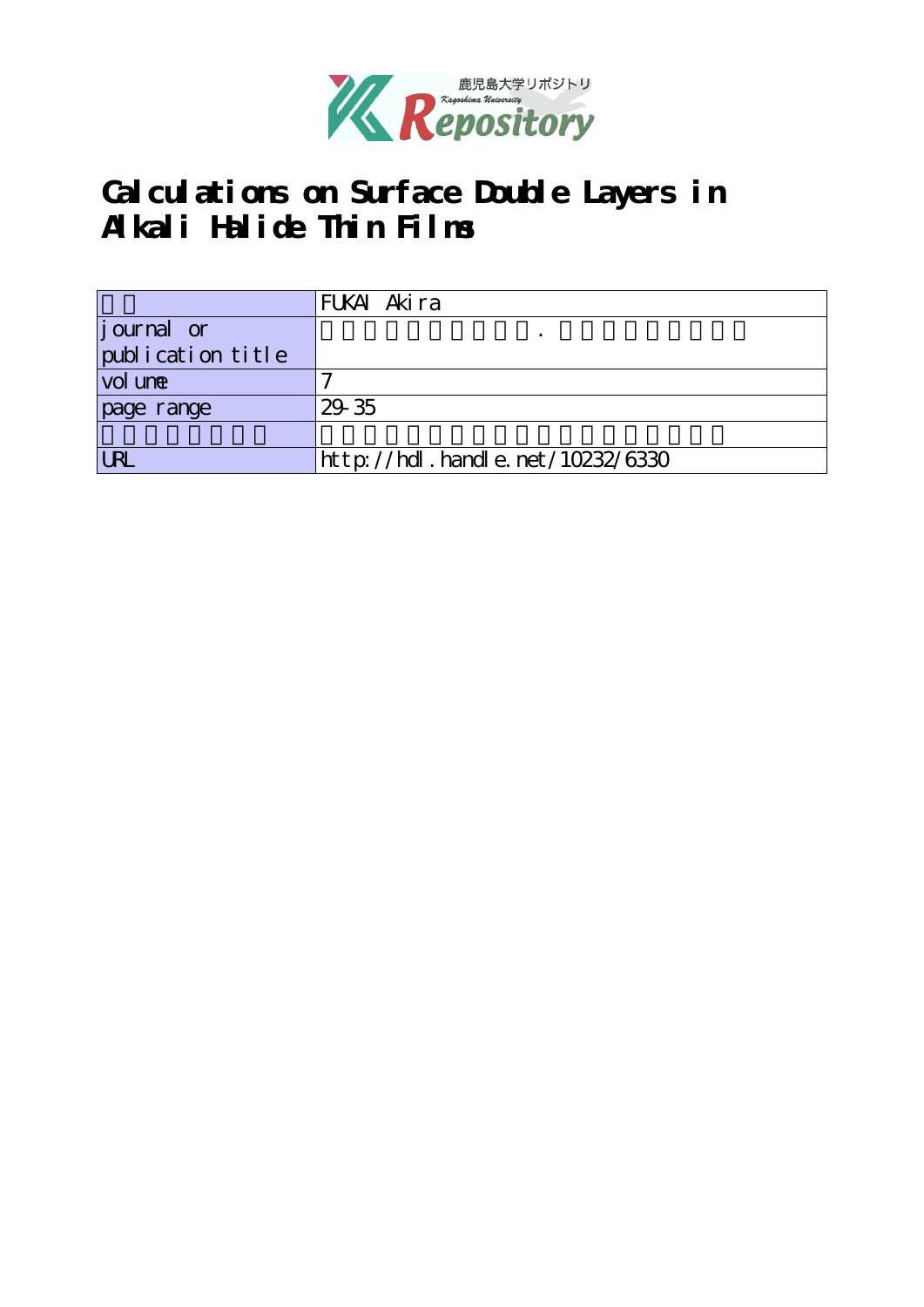# **Calculations on Surface Double Layers in Alkali Halide Thin Films**

|                   | FUKAI Akira                              |
|-------------------|------------------------------------------|
| journal or        |                                          |
| publication title |                                          |
| vol une           |                                          |
| page range        | 29 35                                    |
|                   |                                          |
| <b>URL</b>        | http://hdl . handl e. net/10232/00006999 |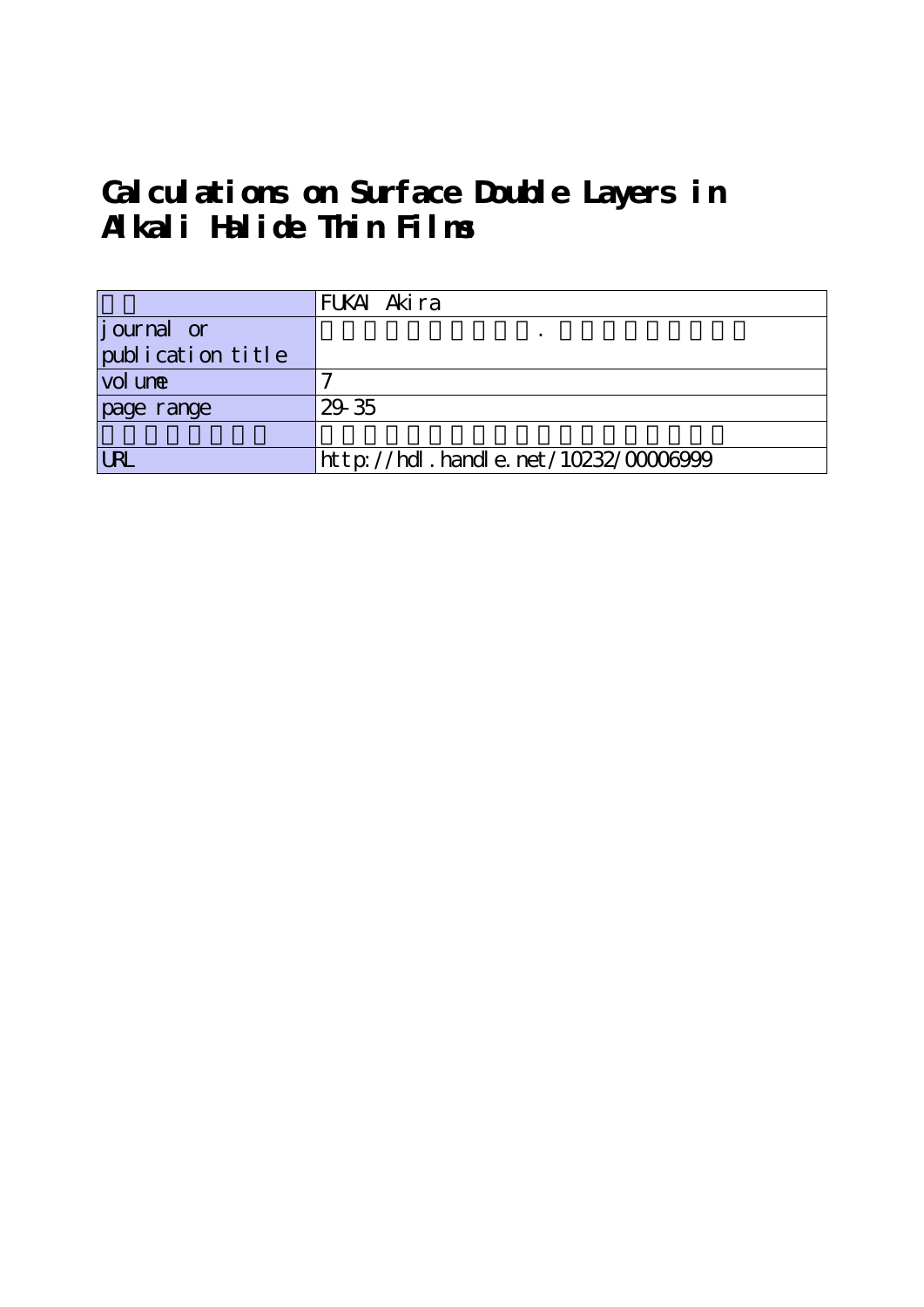Rep. Fac. Sci. Kagoshima Univ., (Math. Phys. Chem.) No. 7, pp. 29-35, 1974

### Calculations on Surface Double Layers in Alkali Halide Thin Films

### Akira Fukai

(Received Sept. 30, 1974)

#### Abstract

The surface double layer in a thin film is discussed in the framework of Kliewer and Koehler's theory for pure and impure Schottky-type ionic crystals. The method of numerical calculation to obtain the potential profile and the distribution of lattice defects in the thin film is outlined. It is found that charge neutrality is not maintained in all parts of crystal due to the excess positive ion vacancies existing all through the internal region in pure thin crystal.

#### § 1 Introduction

It is well recognized that there exist Debye-Hiickel clouds with their inherent electrostatic potential in the vicinity of such crystalline defects as dislocations, crystal subgram boundaries, crystal surfaces, due to the difference in the formation energies of the constituent lattice defects. While charged dislocations have been rather widely investigated by the methods of the indentation pulse analyses,<sup>1</sup> internal friction measurements<sup>2</sup> and others, the properties of surface double layers are not well understood because of quite a few experimental difficulties such as atmosphere surrounding a crystal surface, surface treatmerits, etc. Studies on surface double layers in silver halides have been recently initiated by the Kodak group<sup>3</sup> to find that the photographic properties of fine powders and thin films can be explained in terms of the presence of surface double layers.

Lehovec<sup>4</sup> considered the problems on the crystal surface of ionic crystals to propose several prospective experiments on the basis of the presence of surface double layers. More detailed theoretical treatment has been worked out by Kliewer and Koehler<sup>5)</sup> and concurrently by Lifshitz and Geguzin.<sup>6)</sup> More realistic approach has been done by Poeppel and Blakely7) assuming that numbers of crystal defects generating out of a crystal surface are finite. These authors find theoretically and experimentally that a magnitude of static potential across a surface reduces rather rapidly due to an inability for a surface to generate lattice defects at high temperatures.

All these works do not deal with thin films the thickness of which are comparable to that of the surface double layer in bulk crystals. The purpose of the present paper is to discuss the behaviors of the surface double layer in thin films in case of pure and impure crystals. The main scheme of this work is essentially an extention of Kliewer and Koehler's theory.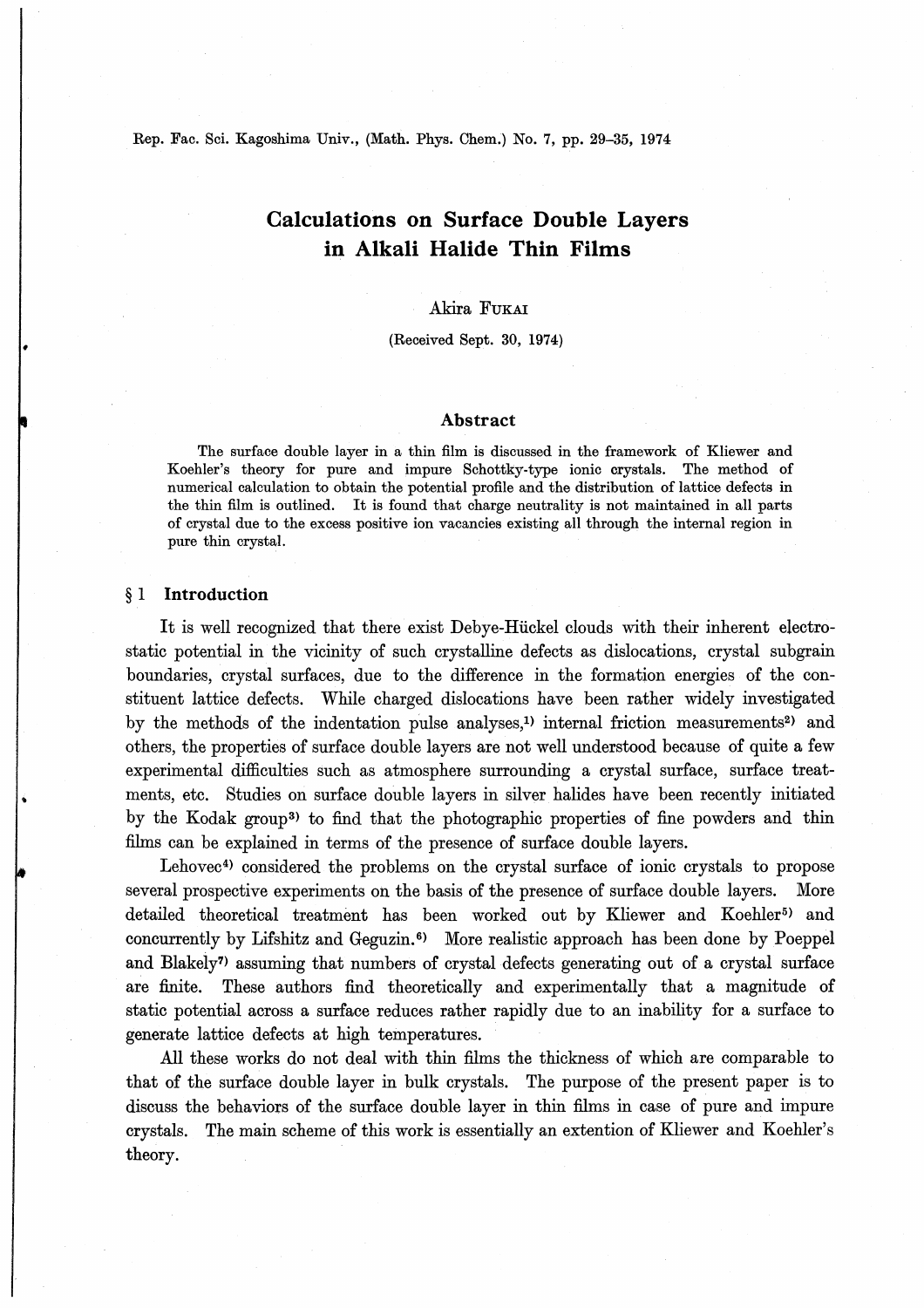### §2 The Method of Calculations and Results

Consider an ionic crystal with Schottky-type lattice defects. Let the formation energy of positive ion vacancy be smaller than that of negative ion vacancy as is the case of sodium chloride. Crystal thickness is taken to be  $2L$  and an extension of the crystal surface will be assumed to be infinite. In view of the geometrical symmetry of the crystal, we have only to deal with one half of the crystal thickness; by taking  $x$  axis vertical to the surface, the coordinate  $x$  ranges from 0 to  $L$ . One can determine the densities of positive ion vacancy  $n_+$  and of negative ion vacancy  $n_-$  as a function of x, such that they minimize the total Helmholz free energy of the crystal and also they satisfy the Poission's equation with relevant boundary conditions.

#### Pure Case

Helmholz free energy  $F$  is given by

$$
F = \int_0^L dx \Big[ n_+(x) F^+ + n_-(x) F^- + n_B(x) \{ F^+ + F^- - B \} + \frac{1}{2} \rho(x) \Phi(x) \Big] - T S_c \ . \tag{1}
$$

Here  $F^+$ ,  $F^-$  and  $B$  are, respectively, the formation energy of positive ion vacancy, that of negative ion vacancy and the binding energy of positive and negative ion vacancies.  $n_B$ indicates the density of neutral ion pairs.  $T$  and  $S<sub>c</sub>$  are an absolute temperature and the configurational entropy of lattice defects, respectively. Charge density  $\rho(x)$  and an electrostatic potential  $\Phi(x)$  are related by the following equations:

$$
\frac{d^2\Phi(x)}{dx^2} = -\frac{4\pi}{\epsilon}\,\rho(x)\,,\tag{2}
$$

$$
\rho(x) = e\{n_-(x) - n_+(x)\}\,,\tag{3}
$$

with the boundary conditions

$$
\Phi(0) = 0 \tag{4}
$$

$$
\frac{d\Phi}{dx} = 0 \quad \text{at} \quad x = L \,, \tag{5}
$$

where  $\epsilon$  and e are dielectric constant of the crystal and an electronic charge, respectively. Minimizing F with respect to  $n_{+}$ , and  $n_{-}$  and  $n_{B}$  subject to the eq. (2) through eq. (5), one finds  $n_+$  and  $n_-$  as

$$
n_{+}=N \exp \left[-\frac{F^{+}-e\Phi(x)}{kT}\right], \qquad (6)
$$

$$
n = N \exp\left[-\frac{F^- + e\Phi(x)}{kT}\right].\tag{7}
$$

Here N is numbers of ions per unit volume,  $k$  Boltzmann constant,  $T$  an absolute temperature.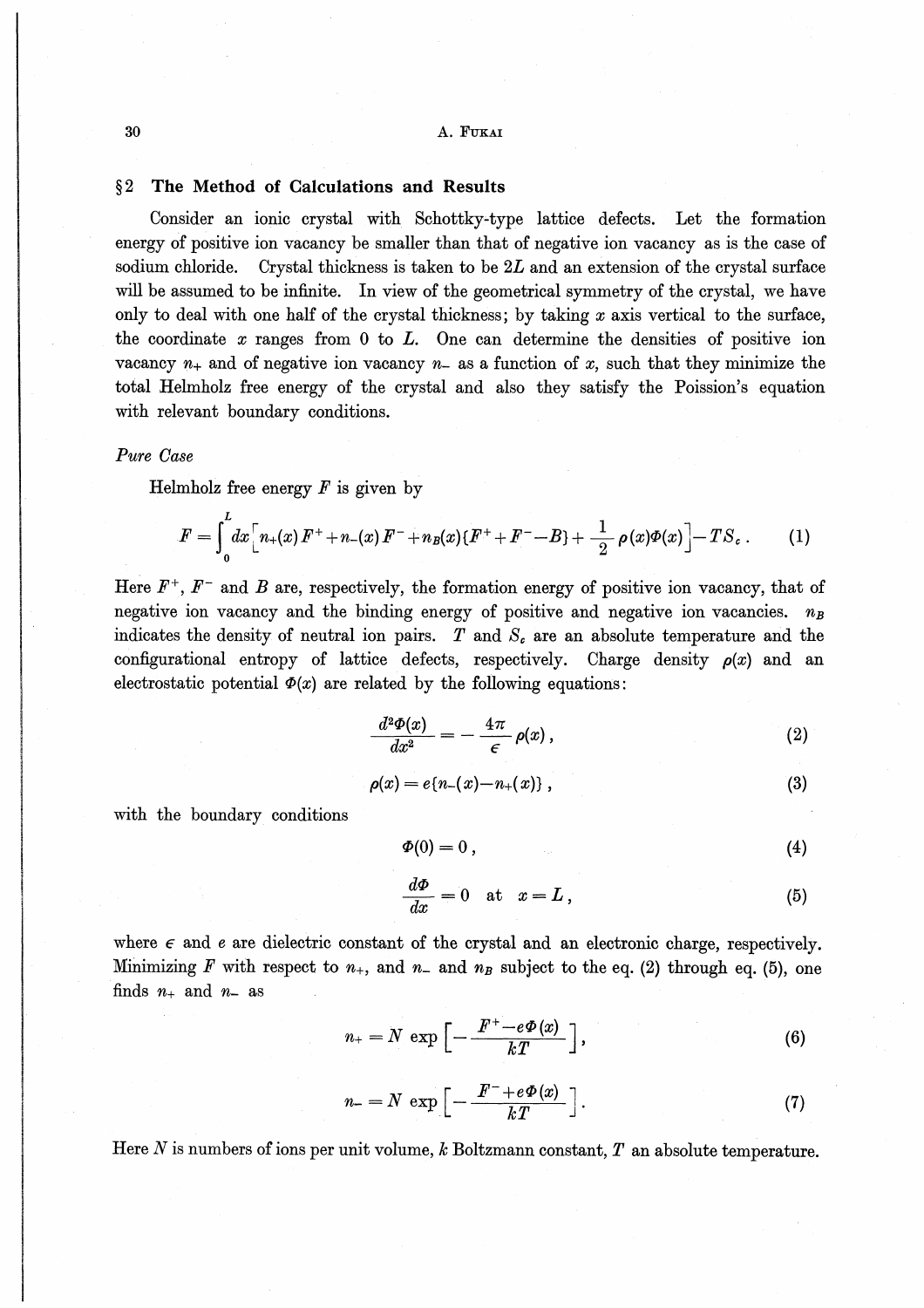Substituting eq. (6) and eq. (7) to eq. (2) and eq. (3), we find  $\Phi(x)$  as a solution of Poisson's equation. In so doing, the following conversion of the variables are found to be useful;

$$
z(x) = \frac{1}{kT} \left\{ e\Phi(x) - e\Phi_{\infty} \right\},\tag{8}
$$

$$
s = \kappa x \,, \tag{9}
$$

where  $\Phi_{\infty}$  and  $\kappa$  are defined as follows;

$$
\Phi_{\infty} = \frac{1}{2e} \left( F^+ - F^- \right),\tag{10}
$$

$$
\kappa = \left\{ \frac{8\pi Ne^2}{\epsilon kT} \exp\left[\frac{e\Phi_\infty - F^+}{kT}\right] \right\}^{1/2}.
$$
 (11)

Poisson's equation turns out to be simply, after the variable conversion,

$$
\frac{d^2z}{ds^2} = \sinh z \,. \tag{12}
$$

Here let it be that

$$
z_0 \equiv z\vert_{x=0} = -\frac{e\Phi_\infty}{kT} \,, \tag{13}
$$

$$
z_L \equiv z|_{z=L} \tag{14}
$$

The solution to eq. (12) is given as follows;

$$
s = \zeta F\Big(\sin^{-1}\Big\{\frac{\cosh z_0 - \cosh z_L}{\cosh z_0 - 1}\Big\},\,\zeta\Big) - \zeta F\Big(\sin^{-1}\Big\{\frac{\cosh z - \cosh z_L}{\cosh z_0 - 1}\Big\},\,\zeta\Big),\qquad(15)
$$

where

$$
\zeta = \sqrt{\frac{2}{1 + \cosh z_L}}.
$$
\n(16)

 $F(\sin^{-1}\left\{\frac{\cosh z_0-\cosh z_l}{1-\cos z_l}\right\}$  $\left\lfloor\frac{\log\left(\cosh z_L\right)}{\cosh z_{\alpha}-1}\right\rfloor,\,\zeta),\,\,F(\sin^{-1}\left\lfloor\frac{\cosh z-\cosh z_L}{\cosh z_{\alpha}-1}\right\rfloor)$  $\cosh z_0 - 1$  |  $\sin z_0$  in eq. (15) show the empire integrals of the first kind with the appropriate arguments. Eq. (15) can be written formally aS

$$
z = z(s; z_0, z_L). \tag{17}
$$

Here z is a function of s with  $z_0$ ,  $z_L$  as parameters. Noting that  $z_L$  must be between 0 and  $z_0$ , eq. (17) can be obtained numerically once the parameter  $z_0$  is fixed. Fig. 1 shows the results for  $z_0=1$ ,  $z_L=0.9$ , 0.7, 0.5, 0.3, and 0.1. The point worth mentioning is that  $z_L=$ 0.62 for  $s=\kappa L=1$ , i.e.  $L\approx \kappa^{-1}$ , which shows that thin film of an order of the thickness of surface double layer in a bulk crystal has its potential leveled up by  $62\%$  of the bulk crystal at midpoint. In other words, the static potential of such a film decreases gradually down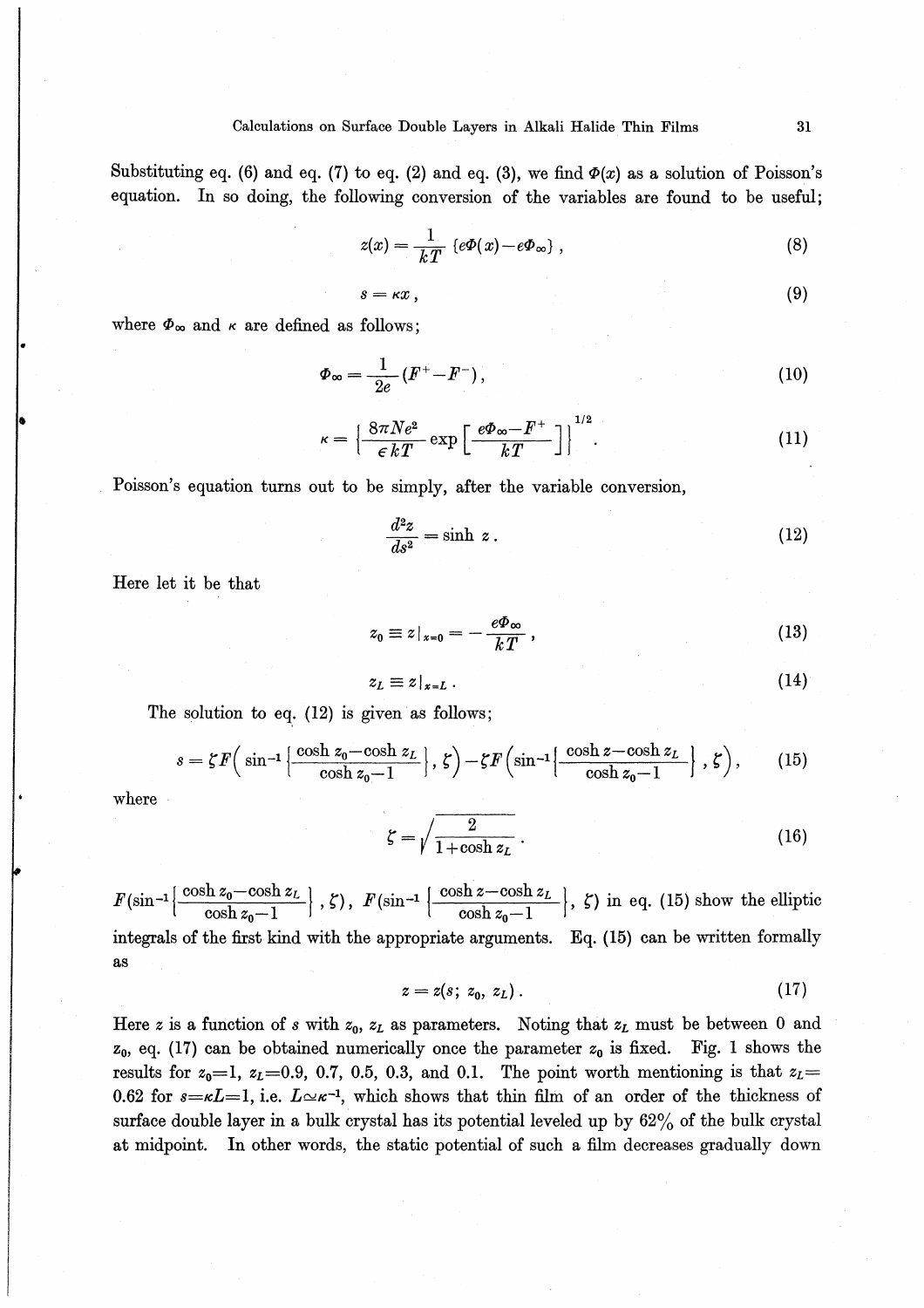

to 62% of the value at the surface in crossing the thickness from the surface to the midpoint. With L increasing to  $\infty$ , the potential at  $x=L$  with respect to the crystal surface is of coruse  $z_0=-1=-e\phi_\infty/kT$  as it should be and the potential profile, that is  $\Phi(x)$  vs. x is in general represented by the curve with  $z_L=0.1$ . The density of positive ion vacancies  $n_+/N$ varies with  $x$  in analogy with  $z$  vs.  $s$  and there exist excess numbers of positive ion vacancies in clear contrast with the case of bulk crystal in which almost all parts of crystal maintain the charge neutrality.



Fig. 2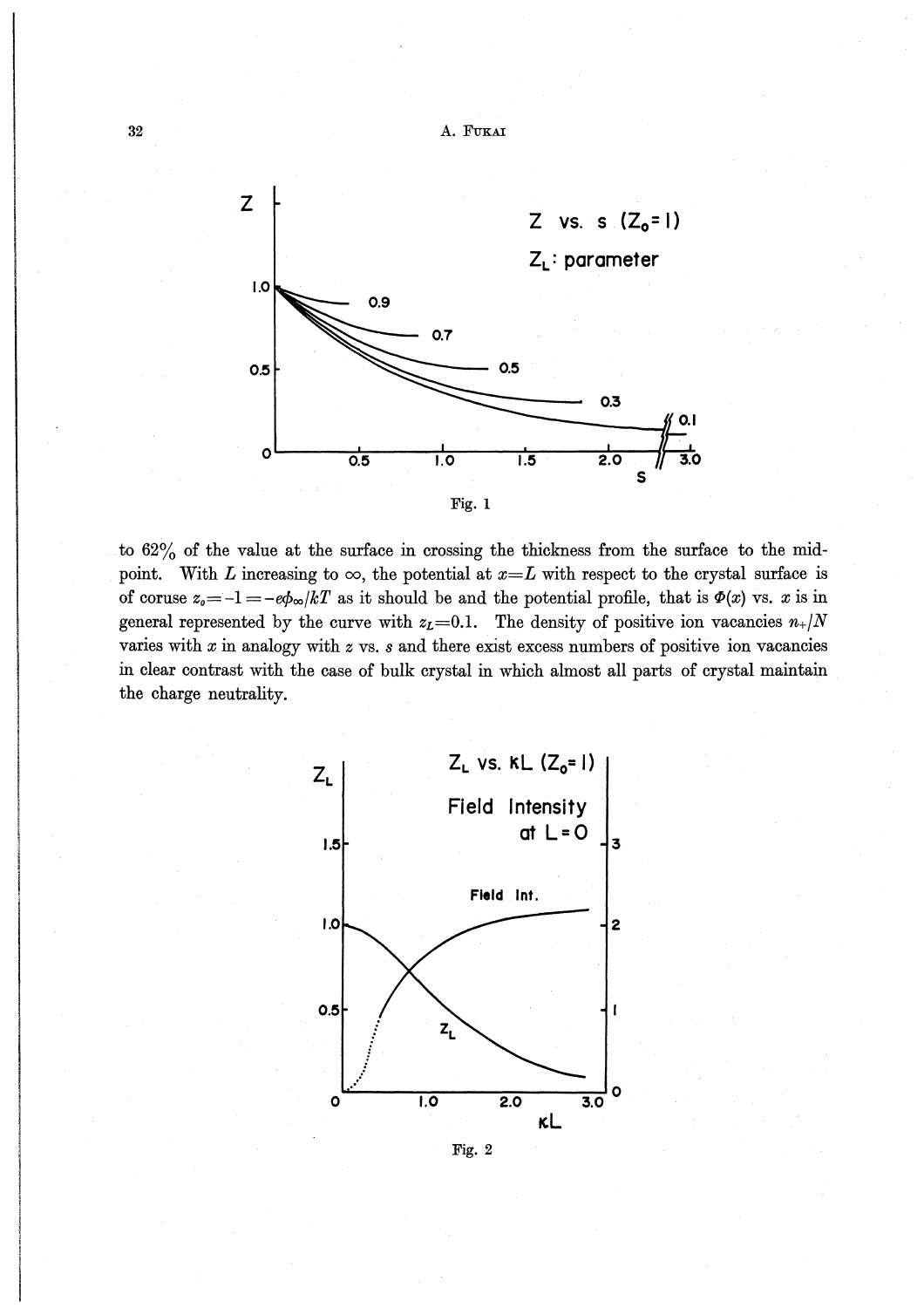#### Calculations on Surface Double Layers in Alkali Halide Thin Films 33

It becomes possible from the results shown in Fig. 1 to obtain the relation of  $z<sub>L</sub>$  vs.  $s_L = \kappa L$  and that of field intensity at the film surface vs.  $s_L$ . The results shown in Fig. 2 indicate that the field intensity, in an arbitrary scale, tends to a finite value as  $z<sub>L</sub>$  tends to zero. At  $z_0=5$ ,  $z_L=0.4\times\Phi_\infty(z_0=5)=0.4\times0.26=0.104$ V for  $L\simeq\kappa^{-1}$  and  $z_L=0.4\times\Phi_\infty$   $(z_0=5)$  $\approx 0.16V$  for  $L \approx (1/2)\kappa^{-1}$ ; the static potential at the midpoint of NaCl thin film of thickness  $10^{-5}$  cm at  $600^{\circ}$ K is approximately  $-0.104$ V.

#### Impure Case

Consider a film containing divalent metallic impurity. In what follows, the three assumptions will be made; (1) the impurity density  $n_{if}/N \leq 1$ ; no saturation of impurity occur, (2) the static potential at the middle of the bulk crystal be positive;  $\Phi_{\infty} > 0$ , i.e. numbers of positive ion vacancies be solely determined by the presence of positive divalent impurity, and finally (3) numbers of negative ion vacancies be negligibly small;  $n-|N|\approx 0$ .

Impurity concentration  $\bar{c}$  is defined by the following expression.

$$
\bar{C} = \frac{1}{NL} \int_0^L dx (n_{if} + n_{ib}), \qquad (18)
$$

where  $n_{ik}$  stands for the numbers of impurity-positive ion vacancy pairs. In parallel with Kliewer and Koehler's treatments, one obtains  $n_{+}$ ,  $n_{-}$ ,  $n_{if}$ ,  $n_{ib}$  and  $n_{B}$  subject to the minimization of total free energy of the system. The form of Poisson's equation in this case becomes to be idential to that in the pure crystal;

$$
\frac{d^2z(s)}{ds^2} = \sinh z(s) \,. \tag{19}
$$

Local charge density  $\rho(x)$  is  $e(n_{i+1}-n_{+})$ . Relations to determine  $z_o$ ,  $z_L$  and  $\kappa$  for given  $\overline{C}$  and  $L$  are the followings;

$$
\exp\left[z_0\right] = A\kappa^{-1} \exp\left[-\frac{F^+}{2kT}\right],\tag{20}
$$

$$
\kappa L = \zeta' F \left( \sin^{-1} \left\{ \frac{\cosh z_0 - \cosh z_L}{\cosh z_0 - 1} \right\}, \zeta' \right),\tag{21}
$$

$$
\frac{\kappa^2}{A} = \frac{\overline{C}}{B + \frac{A}{\kappa^2 L} \exp\left[-\frac{F^+}{2kT}\right] \int_0^{\kappa L} \exp\left[-z(s; z_0, z_L)\right] ds},\tag{22}
$$

where A, B are constants inherent to the crystals and  $\zeta'$  is equal to  $\sqrt{\frac{1}{1+\frac{1}{1+\frac{1}{1+\cdots}}}}$ . Eq. (20) is the relation between  $z_0$  and Debye thickness  $\kappa$  and eq. (21) is derived from  $z=z(s; z_0, z_L)$ with  $s=0$ . Eq. (18) will result in eq. (22).

As easily seen,  $n_{if}/N$  is proportional to exp [z] in which  $z=z(s; z_o, z_L)$  is a solution of Poisson's eq. (19). Fig. 3 shows exp [z] vs.  $s(=\kappa_1 z)$ , where  $\kappa_1$  indicates  $\kappa$  for  $z_0 = -1$ .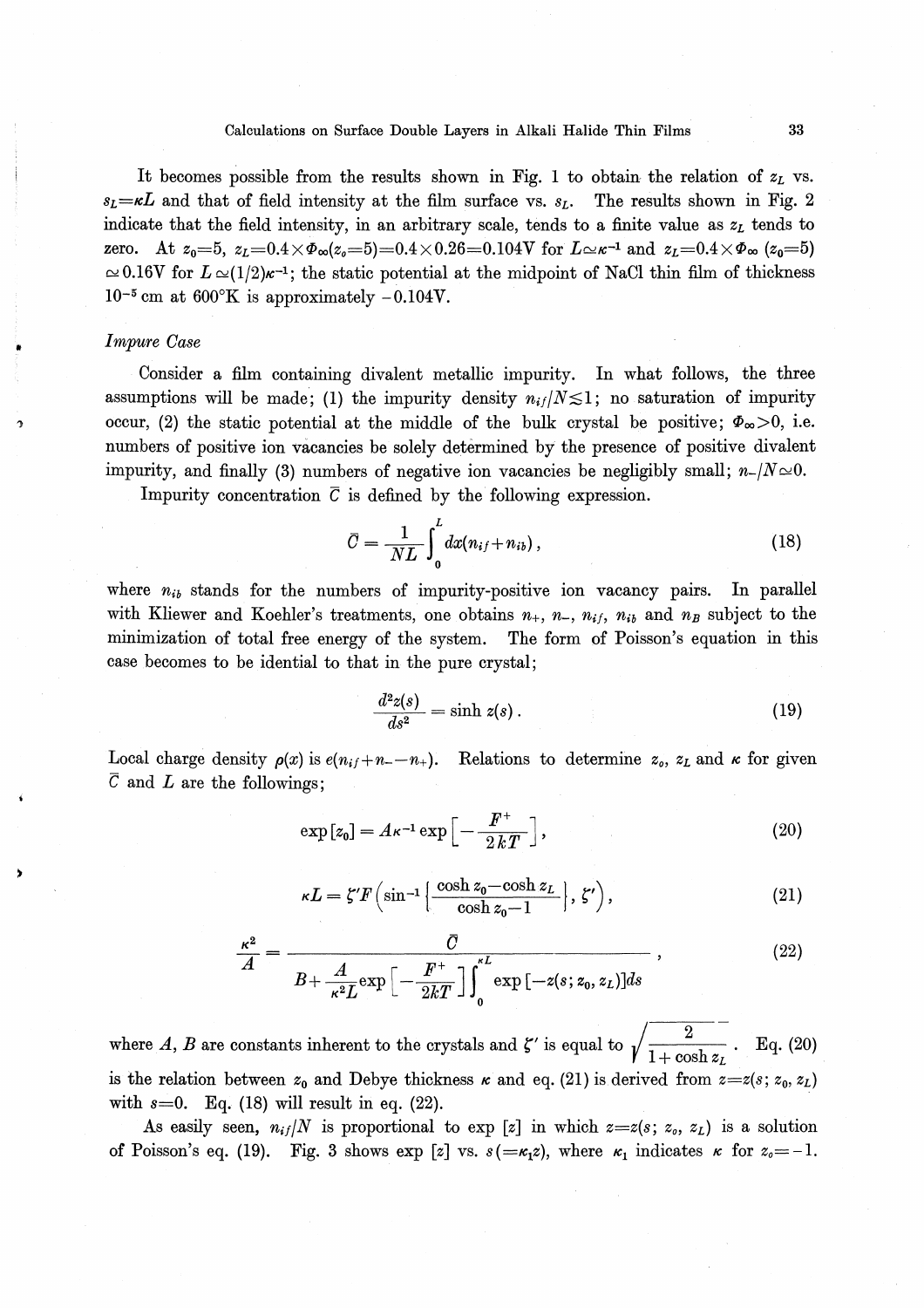

- Form of the INQUESTION of the INQUESTION of the INQUESTION of the INQUESTION of the INQUESTION of the INQUESTION of the INQUESTION of the INQUESTION of the INQUESTION of the INQUESTION of the INQUESTION of the INQUESTION

Here parameters  $z_L$  are -0.96, -0.87, -0.62. The relation of  $\overline{C}$  vs  $\kappa_1L$ , shown in Fig. 4, can be obtained by the help of eq. (22) after evaluating the integral in the denominator. The curve in Fig. 4 tends to the impurity concentration of the bulk crystal the internal potential of which corresponds to  $z_0=-1$ . In order to find the potential profile inside the film, one obtain  $z_0$  by one of the  $\overline{C}$  vs. L curves which runs through the point at given L and  $\overline{C}$ , then determines  $\kappa$  by eq. (20). Finally,  $\Phi(x)$  vs. x will be found by  $z=z(s; z_0, z_L)$ .